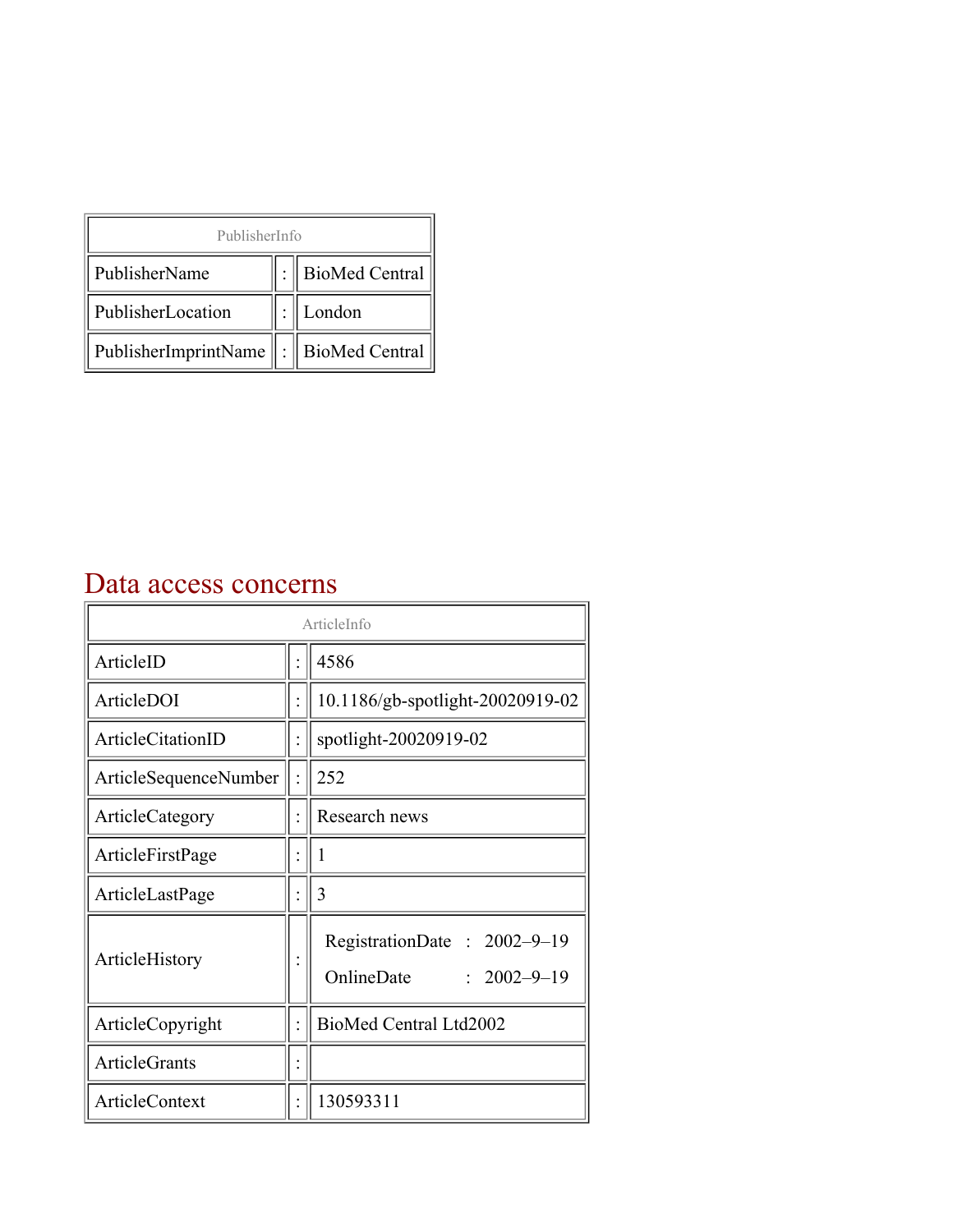## Eugene Russo **Email**: erusso@the-scientist.com

A recent U.S. National Academy of Sciences (NAS) symposium titled ["The Role of Scientific and](#page-2-0) [Technical Data and Information in the Public Domain"](#page-2-0) tackled the latest twists in an ongoing debate over the ownership and distribution of scientific and technical data. At the meeting, held 5 and 6 September in Washington, D.C., scientists, lawyers and policymakers addressed the implications of the increasing economic, legal and technological pressures to make large databases proprietary.

Scientists and engineers continue to churn out massive amounts of data related to everything from genomes to weather to computer software code. But some worry that pressures to privatize or legally restrict database access could hamper the scientific and technological enterprises by impeding the traditional free exchange of research results.

"There's a general presupposition that public science requires openness," explained symposium organizer Paul Uhlir, director of [International Scientific & Technical Information Programs](#page-2-1) at the NAS. "Ultimately you need access to the underlying facts and the sources for research in order to verify the research findings that are published and to do further work - science builds on science. If you don't have that kind of transparency and access to that information, the system breaks down," Uhlir told *The Scientist*.

Meeting topics ranged from ways to encourage informal information exchange among laboratories, to measures for strengthening mechanisms that ensure public access to data - including public archives, libraries, data centers, and open Web sites.

Participants, for example, discussed successful public-private partnerships. Michael Morgan of the [Wellcome Trust](#page-2-2) cited the [SNP Consortium](#page-2-3), formed three years ago when partners from industry and academia pooled their resources. The group has identified several hundred thousand single nucleotide polymorphisms (SNPs), common DNA sequence variations that could point the way toward disease treatments. And they made their SNP map publicly available, giving no advanced access to members.

Other partnerships have failed to materialize, however. In 2000, attorney and [University of California,](#page-2-4) [Berkeley](#page-2-4) lecturer Stephen Maurer helped academic biologists negotiate a \$3.2 million memorandum of understanding with Incyte Genomics to start a large database archive that would have unified several disparate human mutations databases. In exchange, Incyte would have had exclusive rights to host the database on its Web site, though the database would be freely available to all. However, academic partners balked, according to Maurer, fearing that Incyte would have too much control.

Possible barriers to data exchange were also discussed at the symposium. These may include national security concerns, as well as further restrictions from increasingly financially-strapped government and university producers of scientific data.

New legislation that boosts database protections could hinder data exchange as well. Some scientists have expressed concern over a [European Union directive,](#page-2-5) already enacted, that could prevent the free use of "factual data." The directive is meant to protect the fruits of database creators' labors. Though cases of research roadblocks in the EU have yet to be cited, Uhlir worries that scientists, engineers, or